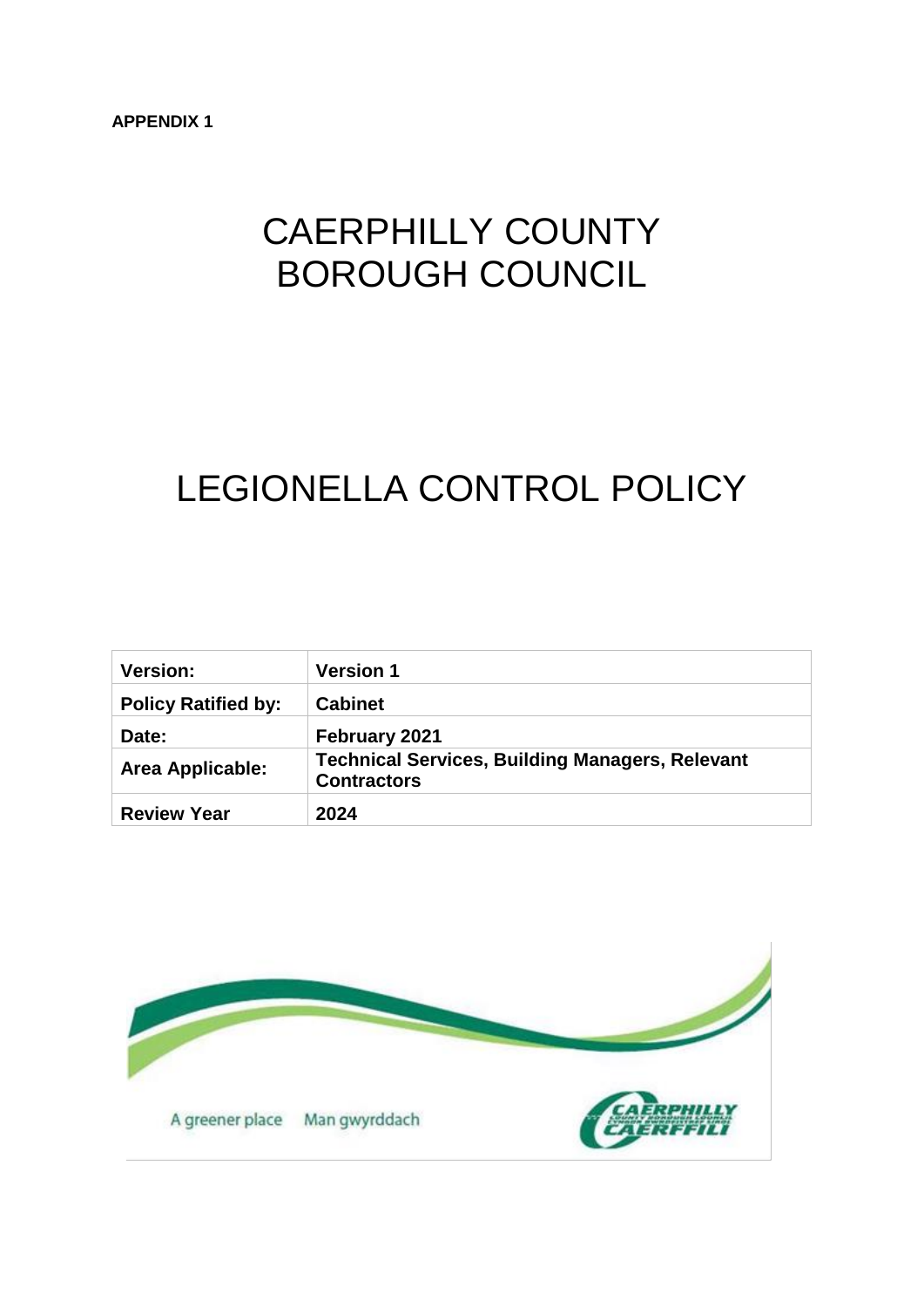$\ddot{\phantom{0}}$ 

## **Contents**

| <b>SECTION</b>    |                                                                                 | <b>PAGE</b><br><b>NUMBERS</b> |
|-------------------|---------------------------------------------------------------------------------|-------------------------------|
| <b>SECTION 1</b>  | <b>INTRODUCTION</b>                                                             | 4                             |
| <b>SECTION 2</b>  | <b>POLICY STATEMENT</b>                                                         | 4                             |
| <b>SECTION 3</b>  | <b>SCOPE</b>                                                                    | 6                             |
| <b>SECTION 4</b>  | <b>DEFINITIONS</b>                                                              | 6                             |
| <b>SECTION 5</b>  | <b>LEGISLATION</b>                                                              | $\overline{7}$                |
| <b>SECTION 6</b>  | <b>RESPONSIBILITIES</b>                                                         | 9                             |
| <b>SECTION 7</b>  | <b>IDENTIFYING THE RISK FROM LEGIONELLA</b>                                     | 12                            |
| <b>SECTION 8</b>  | <b>WRITTEN SCHEME</b>                                                           | 12                            |
| <b>SECTION 9</b>  | PRESENCE OF LEGIONELLA BACTERIA                                                 | 12                            |
| <b>SECTION 10</b> | <b>CONDITIONS SUITABLE FOR GROWTH OF THE</b><br><b>ORGANISMS</b>                | 13                            |
| <b>SECTION 11</b> | <b>THERMOSTATIC MIXING VALVES (TMVs)</b>                                        | 13                            |
| <b>SECTION 12</b> | <b>NUTRIENTS</b>                                                                | 13                            |
| <b>SECTION 13</b> | <b>TRANSMISSION OF THE BACTERIA</b>                                             | 14                            |
| <b>SECTION 14</b> | <b>SUSCEPTIBILITY</b>                                                           | 14                            |
| <b>SECTION 15</b> | <b>RECORDS AND REVISIONS</b>                                                    | 15                            |
| <b>SECTION 16</b> | <b>ASBESTOS ISSUES WHICH AFFECT</b><br><b>LEGIONELLA CHECKS/WORKS</b>           | 15                            |
| <b>APPENDIX 1</b> | <b>CONTROL OF LEGIONELLA AT WORK -</b><br><b>GUIDANCE FOR BUILDING MANAGERS</b> | 17                            |

This publication is available in Welsh, other languages or formats on request.

Mae'r cyhoeddiad hwn ar gael yn Gymraeg ac mewn ieithiodd neu fformatau eriall ar gais.

## **NOTE**

Wherever the designation "manager" is used throughout this policy, it is taken to mean Head of Service, Head Teacher, Line Manager, Supervisor and the Officer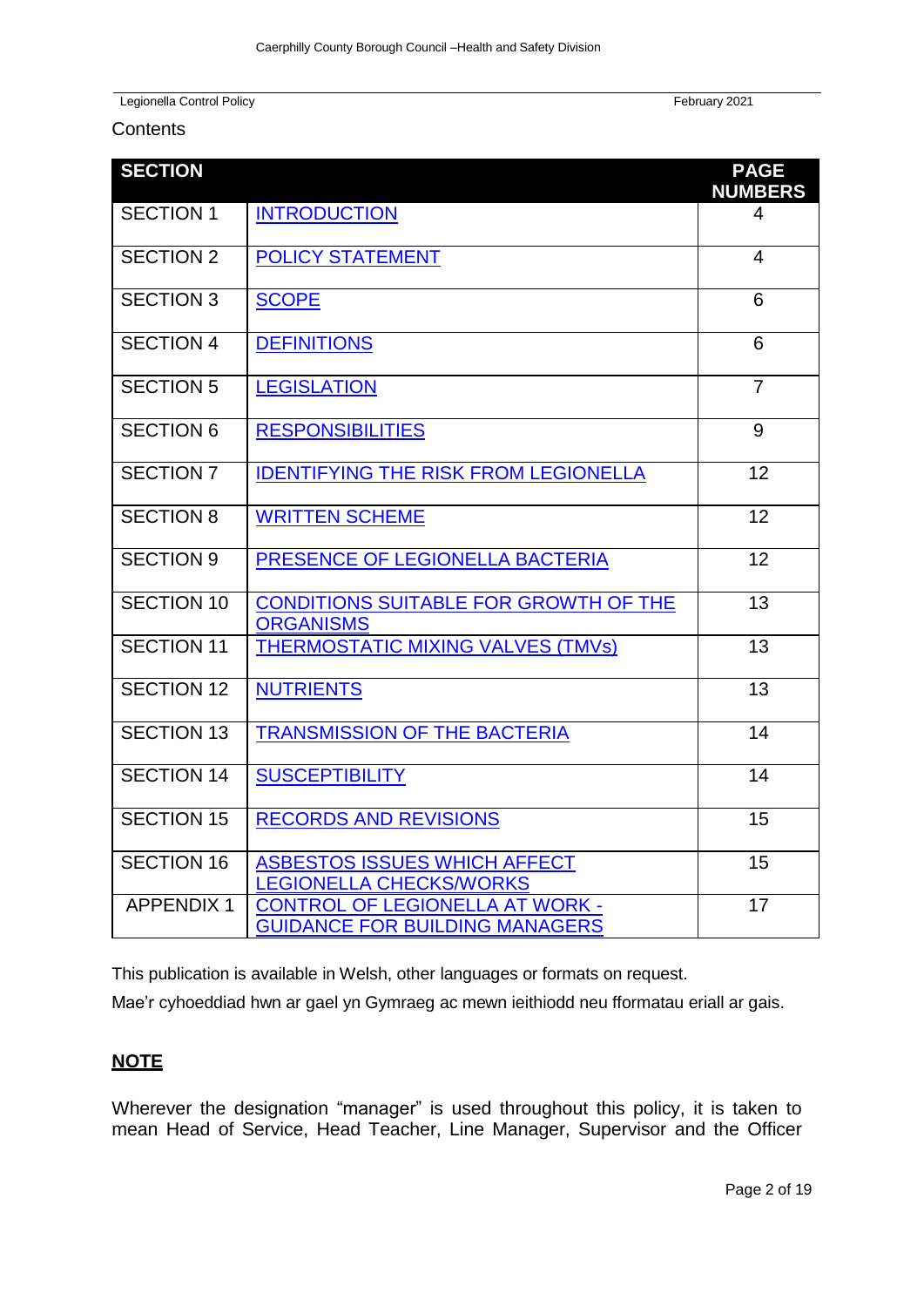$\ddot{\phantom{0}}$ 

in charge or anyone who has responsibilities for employees in the course of their work.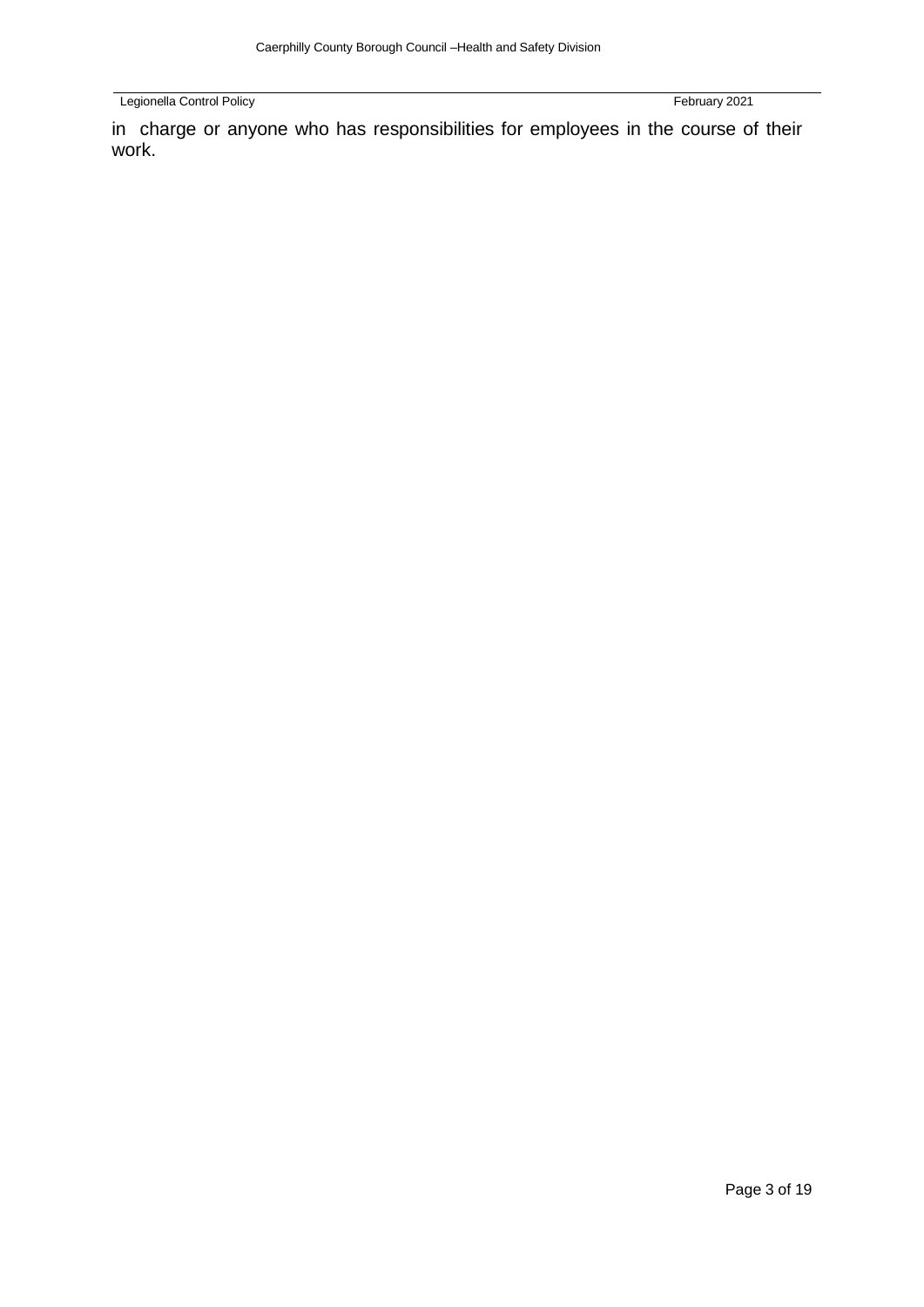$\ddot{\phantom{0}}$ 

## <span id="page-3-0"></span>1. INTRODUCTION

- 1.1 This document sets out the policy, and outlines the protective and preventative measures to be implemented by Caerphilly County Borough Council (the Authority), in the control of legionella in water systems within premises owned and operated by the Authority. CCBC Domestic premises are excluded from this policy and are subject to local arrangements covering legionella.
- 1.2 The Authority is 'Duty Holder' and, therefore, responsible for ensuring that employees, service users, visitors and contractors are protected from the risk of legionellosis by complying with the relevant Health and Safety Regulations and the duties imposed by them.
- 1.3 The Authority is responsible for ensuring that the risk from legionellosis is controlled and maintained to an acceptable level. The HSE Approved Code of Practice and guidance 'The Control of Legionella Bacteria in Water Systems (L8) stresses that whilst the tasks required to be undertaken to control the risk may be contracted to an external specialist contractor, the owner/operator must take all reasonable care to ensure the competence of the service provider to carry out the work on their behalf.
- 1.4 The Authority will carry out an assessment of legionella risks and periodic review at all premises where there exists an undertaking involving a work activity managed by the authority or being carried out on its behalf. The requirement for risk assessment applies to premises controlled in connection with a trade, business or other work related activity, where water is used or stored; and where there is a means of creating and transmitting water droplets (aerosols) which may be inhaled, causing a reasonably foreseeable risk of exposure to legionella bacteria. The risk assessments will be reviewed regularly with the frequency based on the level of risk.
- 1.5 The Authority will ensure that the person or organisation, who is contracted to carry out the risk assessment and provide advice on prevention and control of exposure, is competent to do so. Any individual or contractor appointed must be able to prove compliance with the Code of Conduct administered by the Legionella Control Association (LCA).

## <span id="page-3-1"></span>2. POLICY STATEMENT

2.1 Caerphilly County Borough Council is committed to managing the risks associated with legionella to comply with the terms of ACoP L8.

This Policy is intended to highlight the key areas and requirements which need to be implemented, in order that the Authority reduces the risk from legionellosis so far as reasonably practicable, and outlines the written scheme the Authority must maintain in order to meet these requirements. In summary: -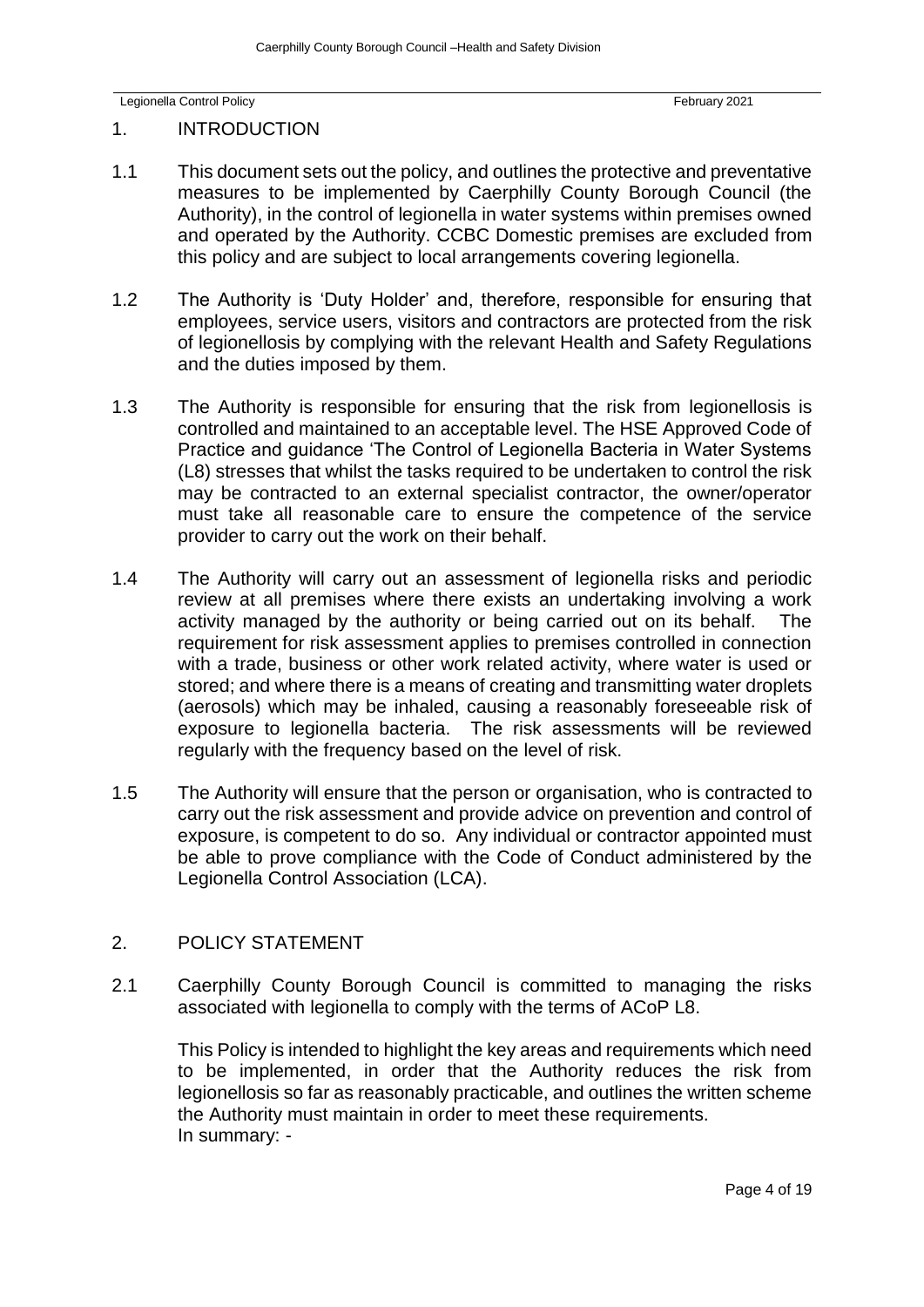$\ddot{\phantom{0}}$ 

- The Authority will appoint suitably qualified personnel / contractors to access, control and manage the risk from legionella bacteria ensuring it identifies and assesses the sources of all risk and prepares a written scheme on behalf of the Authority.
- The Authority will oversee the development of a written scheme to prevent or control those risks so far as reasonably practicable.
- The Authority will implement control and monitoring procedures to ensure that the risks from legionella are eliminated or controlled and thereafter such controls are reviewed as necessary in accordance with ACoP L8.
- The Authority will keep up to-date records of precautions and management systems in place, and will oversee the actions of others in relation to legionella control via Statutory Maintenance Group and regular updates to CMT.
- The authority will use RAMIS to record the written scheme cyclic monitoring required, risk assessment and any other site documents related to legionella control / management.
- 2.2 The Authority uses RAMIS an electronic compliance database and written scheme, on which to publish, control and monitor its written scheme, and this database shall identify, and be fully accessible to all personnel who have responsibilities detailed in this policy. The database shall control and record the following:
	- The frequency and timings of past and future cyclic monitoring required, relevant to each individual property.
	- The Critical Control points (reactive tasks) required to reduce the risk to as low as reasonably possible, their priority score, target and completion dates.
	- The site records and electronic copies of critical documents, including monitoring reports, the Legionella Risk Assessment, and the water system schematic.
	- The Building Manager who has day to day responsibility for legionella management at that site, and their contact details.
	- An electronic record of all entries and communications sent through the system including emails, reports, requests and automated calendar updates and requests.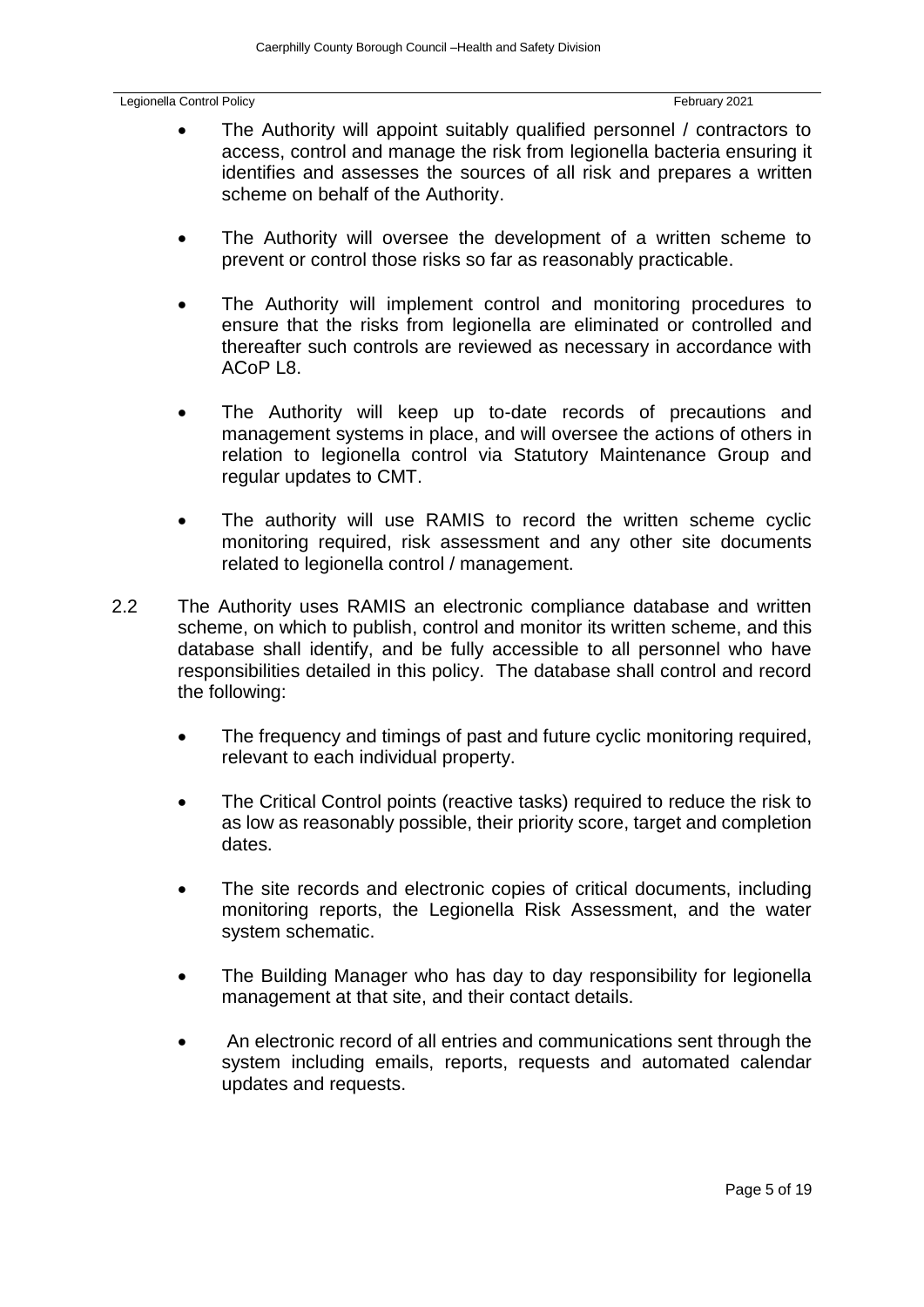$\ddot{\phantom{0}}$ 

### <span id="page-5-0"></span>3. SCOPE

- 3.1 This policy applies to all premises or any work activity which uses or stores water under Authority control. The policy also applies to installation of new hot and/or cold water systems or repair and maintenance work undertaken on existing hot and cold water systems.
- 3.2 This Policy also applies where establishments/schools order work directly from contractors without reference to Property Services. In this regard the commissioning officer is the Responsible Person for ensuring compliance with relevant Regulations and this policy.
- 3.3 This policy has been agreed with the Trade Unions and applies to all relevant employees.
- 3.4 This policy will be reviewed at least every 3 years to ensure it is in line with current legislation and guidance and remains fit for purpose.
- 3.5 The effective date of the policy is February 2021.

### <span id="page-5-1"></span>4. DEFINITIONS

- 4.1 For the purpose of this policy, the following definitions are to be used and applied throughout the policy:-
	- Aerosol**:** a suspension in a gaseous medium of solid particles, liquid particles or solid and liquid particles having a negligible falling velocity. In the context of this document, it is a suspension of particles which may contain legionella with a typical droplet size of <5 μm that can be inhaled deep into the lungs.
	- Algae: a small, usually aquatic, plant that requires light to grow.
	- Bacteria: (singular bacterium) a microscopic, unicellular (or more rarely multicellular) organism.
	- Biofilm: a community of bacteria and other microorganisms embedded in a protective layer with entrained debris, attached to a surface.
	- Calorifier: an apparatus used for the transfer of heat to water in a vessel, the source of heat being contained within a pipe or coil immersed in the water.
	- Cold water system: installation of plant, pipes and fitting in which cold water is stored, distributed and subsequently discharged.
	- Dead leg: a pipe leading to an outlet through which water flows but the outlet is unused/rarely used.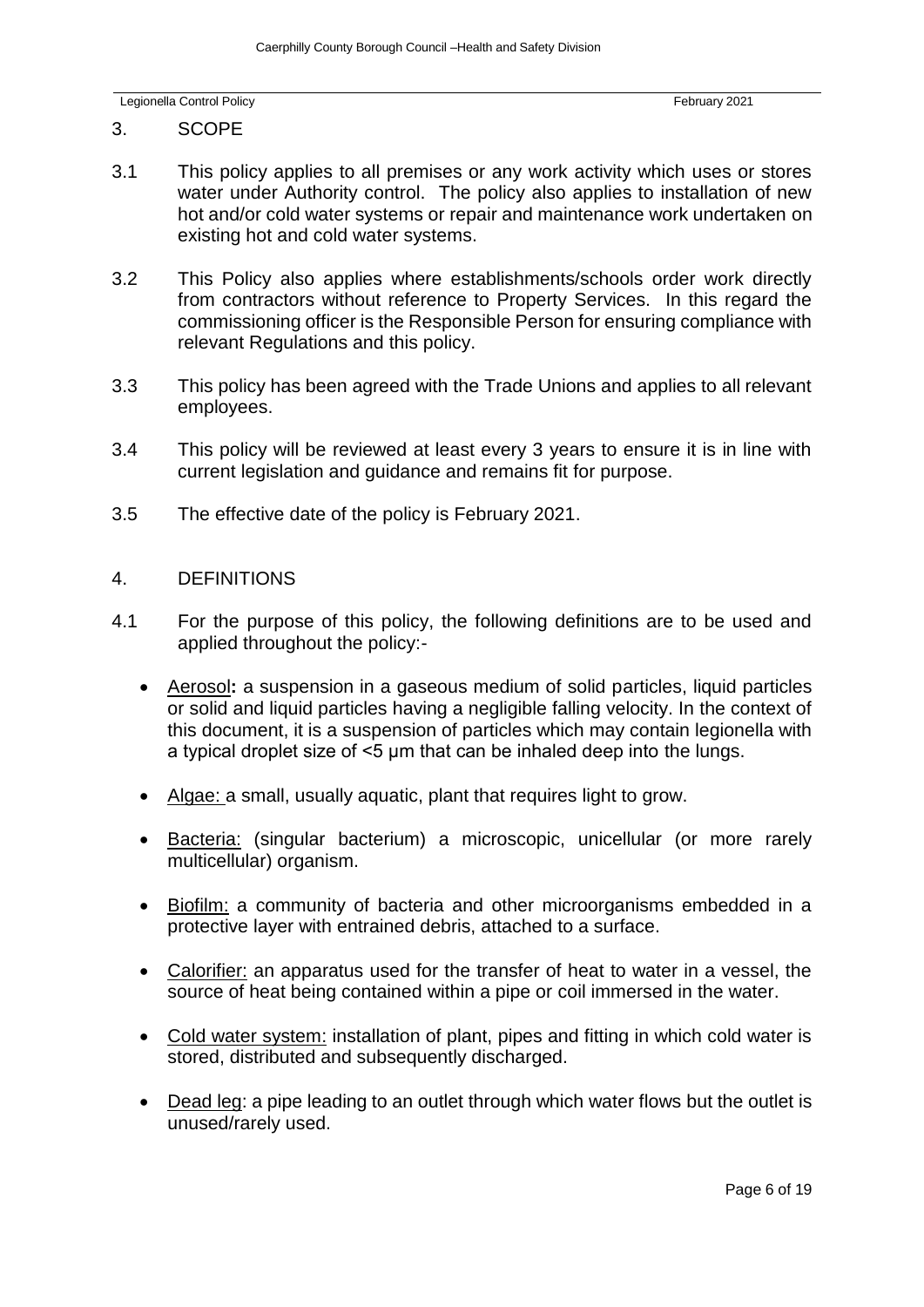$\ddot{\phantom{0}}$ 

- Dead/blind end: a redundant length of pipe, closed at one end, through which water cannot flow.
- Fouling: organic growth or other deposits including deposits of dissolved salts in the water supply on heat transfer surfaces causing loss in efficiency.
- Hot water system**:** installation of plant, pipes and fittings in which water is heated, distributed and subsequently discharged (not including cold water feed tank or cistern).
- Legionellosis**:** any illness caused by exposure to legionella.
- Microorganism**:** an organism of microscopic size, including bacteria, fungi and viruses.
- Nutrient**:** a food source for microorganisms.
- Risk assessment**:** identifying and assessing the risk from legionellosis from work activities and water sources on premises and determining any necessary precautionary measures.
- Sentinel taps**:** for hot water services the first and last taps on a recirculating system. For cold water systems (or non-recirculating HWS), the nearest and furthest taps from the storage tank. The choice of sentinel taps may also include other taps which represent parts of the recirculating system where monitoring can aid control.
- Slime**:** a mucus-like exudate that covers a surface produced by some microorganisms.
- Sludge**:** a general term for soft mud-like deposits found on heat transfer surfaces or other important sections of a cooling system. Also found at the base of calorifiers and cold water storage tanks.
- Stagnation**:** the condition where water ceases to flow and is therefore liable to microbiological growth.
- Thermostatic mixing valve**:** a mixing valve in which the temperature at the outlet is pre-selected and controlled automatically by the valve.

## <span id="page-6-0"></span>5. LEGISLATION

5.1. This policy, along with its supporting procedures, is designed to ensure the Authority meets its legal obligations under the following legislation and technical standards:-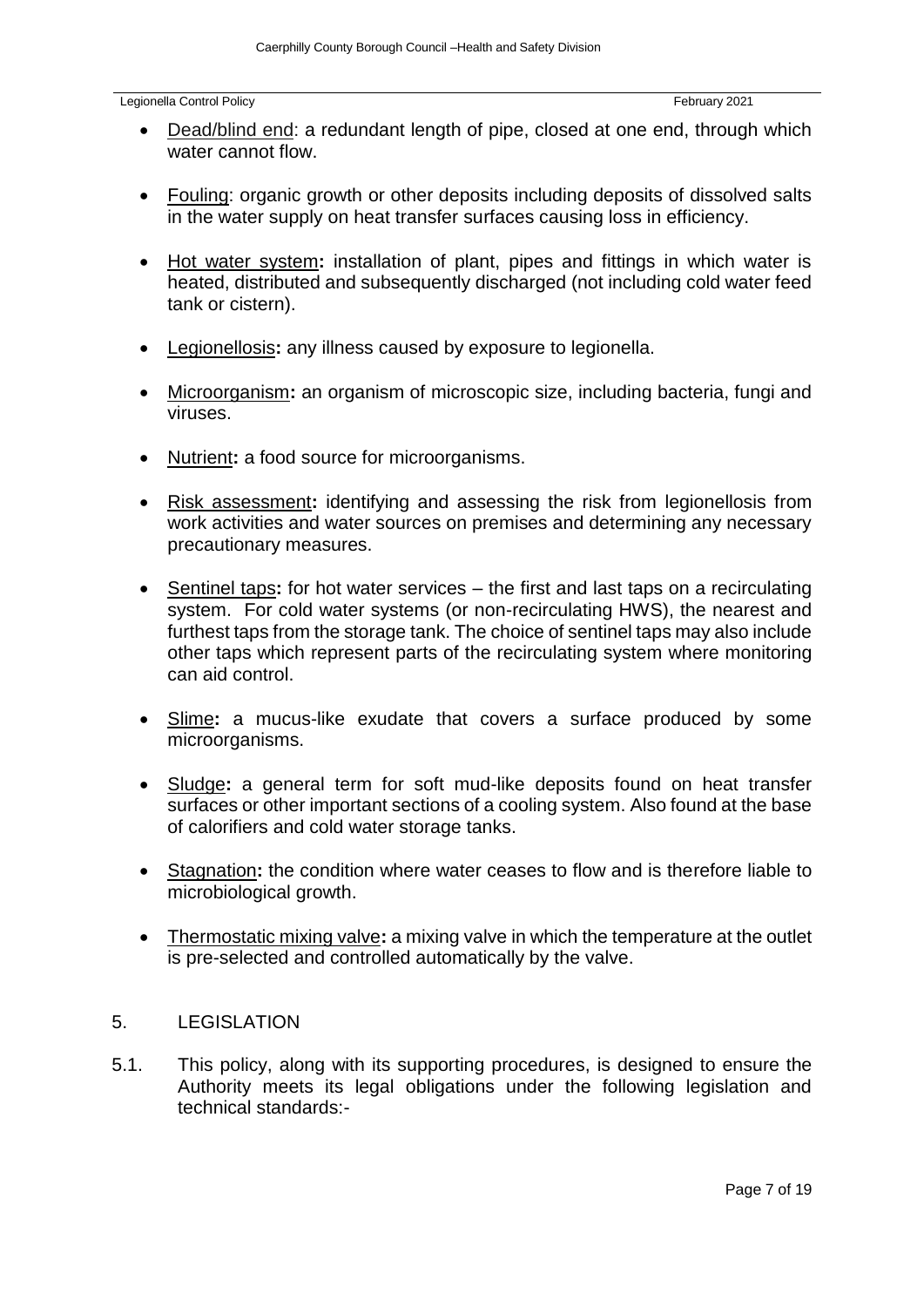$\ddot{\phantom{0}}$ 

- HSE, Legionnaires' disease, The control of legionella bacteria in water systems, Approved Code of Practice (ACoP) and guidance on regulations (fourth edition) known as L8.
- HSE, Legionnaires' disease, Part 1: The control of legionella bacteria in evaporative cooling systems.
- HSE, Legionnaires' disease, Part 2: The control of legionella bacteria in hot and cold water systems.
- HSE, Legionnaires' disease, Part 3: The control of legionella bacteria in other risk systems.
- Health and Safety at Work etc. Act 1974.
- The Management of Health and Safety Regulations 1999.
- The Control of Substances Hazardous to Health Regulations 2002.
- The Reporting of Injuries, Diseases and Dangerous Occurrences Regulations 2013.

## <span id="page-7-0"></span>6. RESPONSIBILITIES

### **6.1 The Chief Executive Officer will:**

6.1.1 Seek assurance from Directors and Responsible Officers that this policy is being applied and that appropriate arrangements are in place to ensure ongoing compliance with this policy within Caerphilly County Borough Council. Receive and scrutinise compliance statistics for legionella control and ensure that arrangements are regularly reviewed.

### **6.2. Corporate Management Team and Heads of Service will:**

- 6.2.1 Receive and scrutinise compliance statistics in relation to Legionella Control and review proactive and reactive reports in relation to compliance with this policy.
- 6.2.2 Ensure that appropriate resources are made available for the safe management, inspection and testing of water systems.
- 6.2.3 Ensure that each building has an appointed person who will take day to day responsibility of legionella management.

### **6.3 Property Services will:**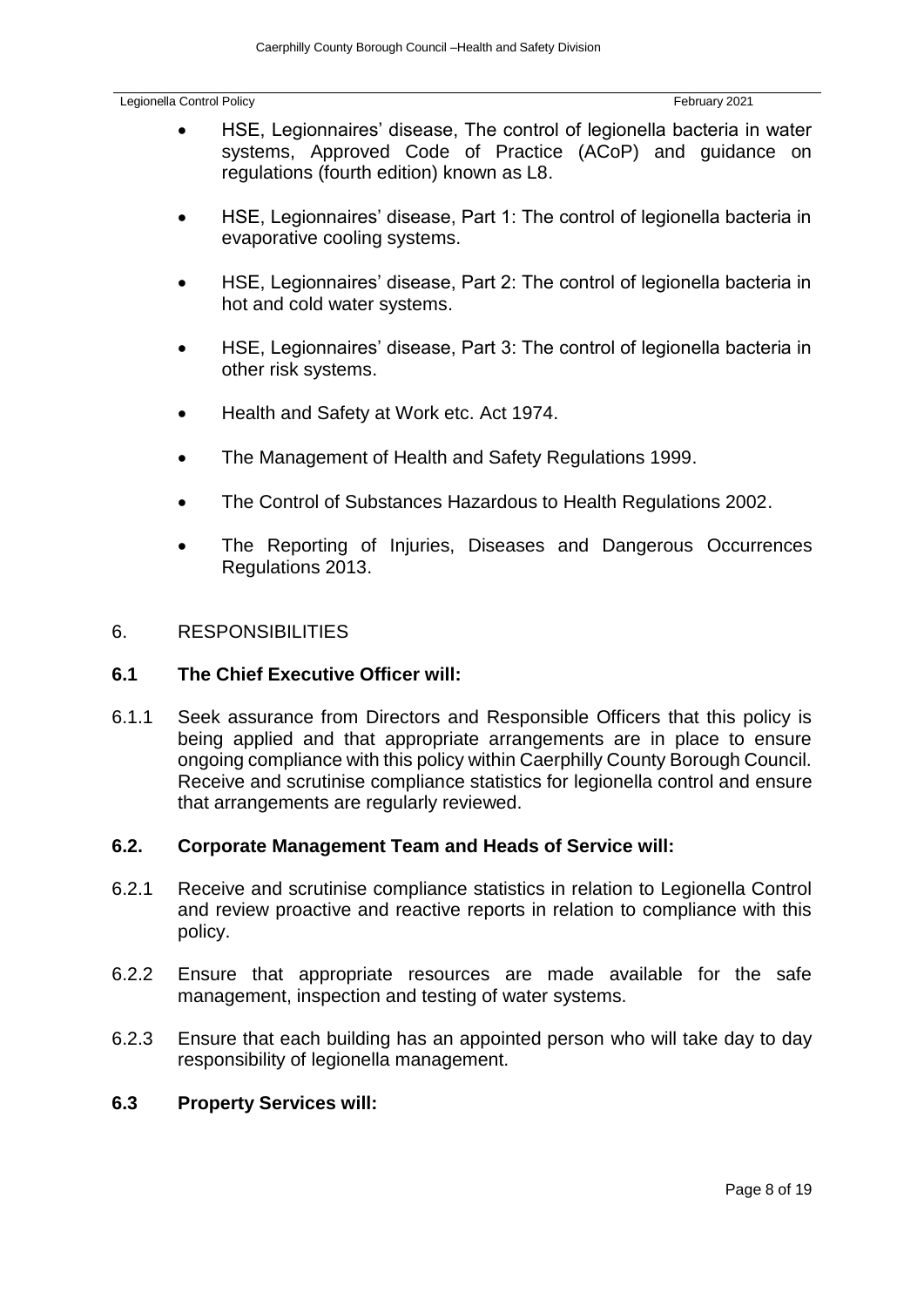$\ddot{\phantom{0}}$ 

- 6.3.1 For those Authority premises where Property Services has the responsibility and funding for repairs and maintenance, will ensure that it follows the policy set out in this document.
- 6.3.2 For Authority premises where Property Services do not have the responsibility and funding for repairs and maintenance, Property Services will take responsibility for arranging and closing out Priority 1 (P1) and Priority 2 (P2) legionella remedial tasks for all Council premises and recharging the relevant service area or school. For buildings where Property Services have no responsibility, the relevant building manager shall be responsible for the day to day management of legionella.
- 6.3.3 Ensure appropriate technical resources are in place, both internal and external to support the organisation to effectively implement the policy and meet legal requirements to help ensure ongoing quality of hot and cold water systems, this includes ensuring that all works undertaken to hot and cold water systems, considers and reduces the risk of legionella growth.
- 6.3.4 Appoint a responsible person for the day-to-day management for controlling the identified risks from legionella bacteria in accordance with the ACoP L8.
- 6.3.5 Engage and manage external competent water quality contractors to undertake legionella risk assessments, highlighting remedial engineering actions necessary to prevent stagnation in the water system and prioritise the actions using a P1-P3 scoring system, prepare/review and update written schemes (including schematics as required) and to action remedial tasks as directed and record information on RAMIS.
- 6.3.6 The risk assessment will highlight remedial engineering actions necessary to prevent stagnation in the water system and these will be scheduled for action, and prioritised, using the risk scoring system and recorded as critical control points in the written scheme.
- 6.3.7 The Authority in conjunction with the risk assessor will adopt a simple assessment scoring index which will identify the risk priority as:
	- High Priority (P1) Action to reduce the risk will be implemented inside 60.
	- Medium Priority (P2) Action to reduce the risk will be implemented inside 90 days.
	- Low Priority (P3) Recommendations or advisory actions to improve the system.
- **6.4 Property Services Project Officers/Designers will:-**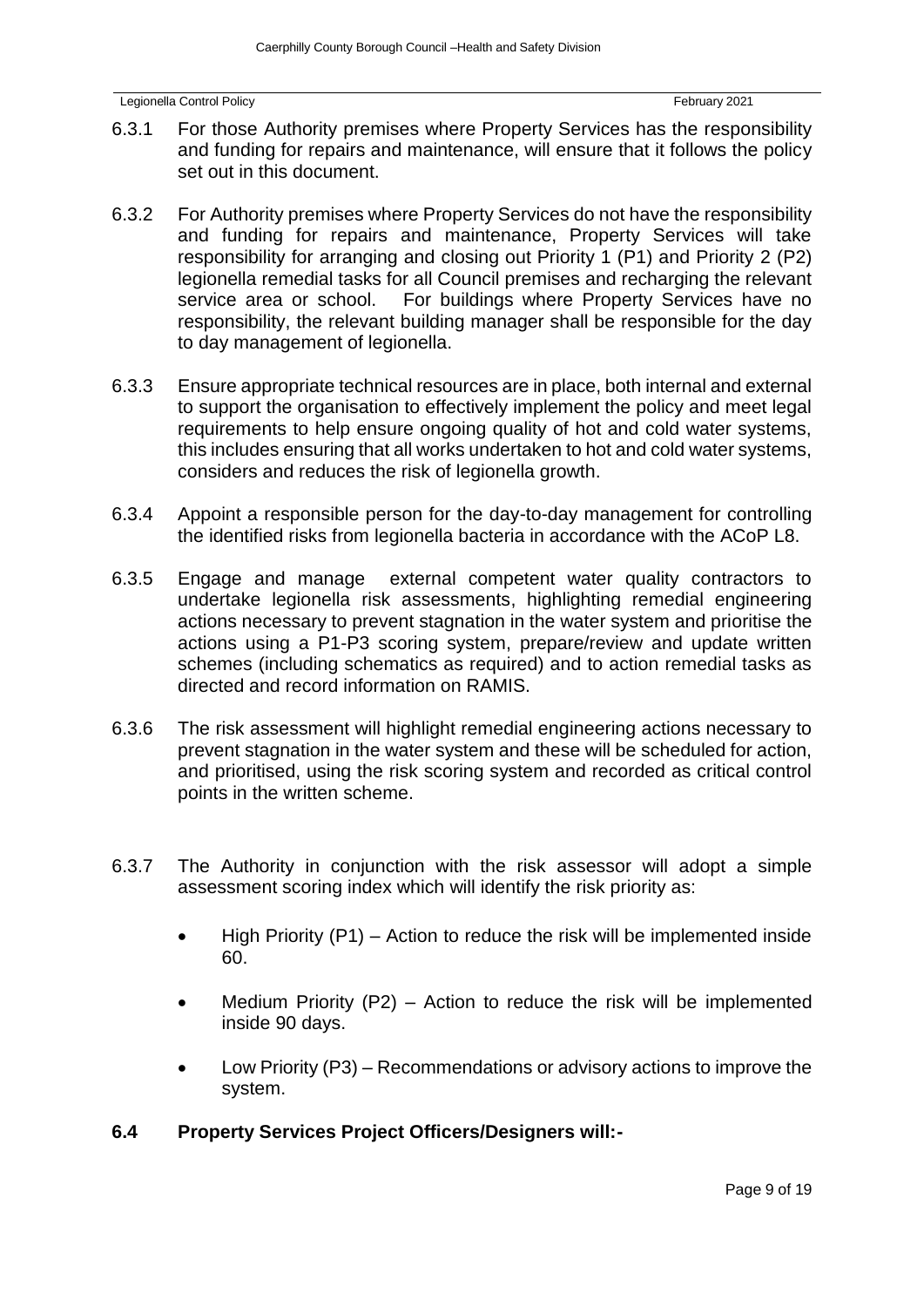$\ddot{\phantom{0}}$ 

- 6.4.1 Ensure that works for which they are responsible comply fully with all relevant regulations and this policy.
- 6.4.2 Ensure that systems are correctly disinfected and commissioned prior to being put into service and that disinfection certificates are scrutinised prior to uploading to RAMIS.
- 6.4.3 Ensure that legionella risk and scald risk are considered and the relevant risk assessed when evaluating the need of TMVs.
- 6.4.4 Infrequently used showers (less than once per week) should be removed from the supply and the associated redundant pipework cut back as close as possible to a common supply e.g. recirculating pipework or pipework supplying a more frequently used upstream fitting.
- 6.4.5 Low volume spray taps should be avoided in premises where there are known individuals susceptible to the legionella bacteria.

## **6.5 The Health and Safety Division will:**

- 6.5.1 Communicate this policy and Corporate Management Arrangement to all Managers.
- 6.5.2 Assist with monitoring compliance with this policy.
- 6.5.3 Direct appropriate investigations of any incidents, liaising with relevant officers as appropriate.
- 6.5.4 Report as required to the Statutory Maintenance Group and/or Corporate Management Team on performance against the requirement of the policy.

## **6.6 Statutory Maintenance Board will:**

- 6.6.1 Be chaired by an appointed Head of Service and made up of Technical Officers and Senior Officers representing relevant service areas.
- 6.6.2 Meet at least quarterly to monitor statutory compliance including legionella control in hot and cold water systems.
- 6.6.3 Review compliance statistics and contractor performance and advise and monitor where improvements are required.
- 6.6.4 Report to Corporate Management Team as required.

### **6.7 Building Managers will:-**

6.7.1 Take day to day responsibilities for legionella management.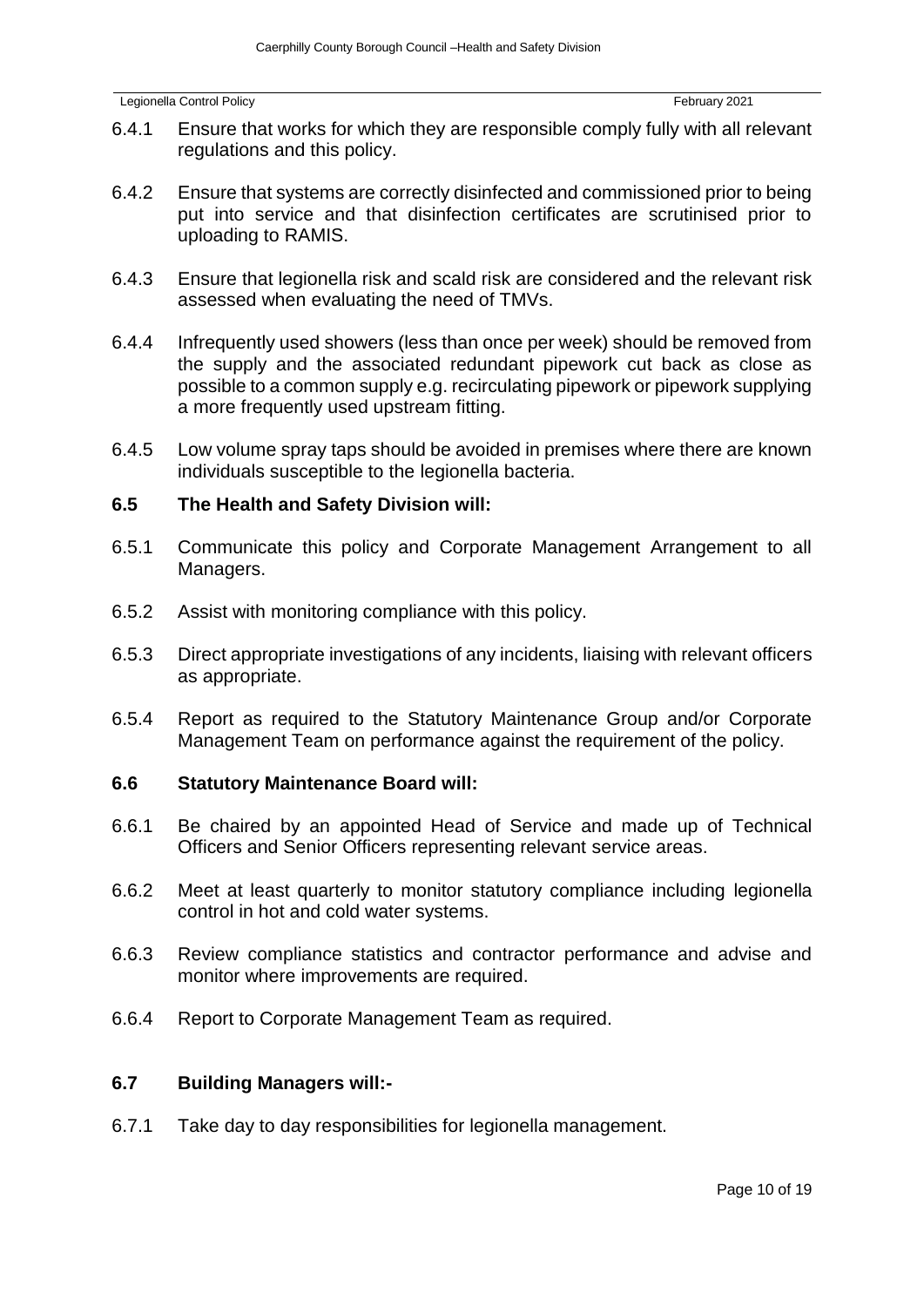$\ddot{\phantom{0}}$ 

- 6.7.2 Ensure that any remedial tasks identified by the Legionella Risk Assessment, or maintenance inspection are undertaken within the required timescale. RAMIS will display remedial tasks and recommendations for legionella control. The Building Manager must ensure that remedial tasks are completed within the stipulated timescales.
- 6.7.3 Ensure they are familiar with the written scheme for control of legionella at their site and have arrangements in place for undertaking the relevant checks (please refer to appendix 1) and recording on RAMIS with records uploaded within 3 months.
- 6.7.4 Ensure that full access is provided to the appointed Water Quality Contractor to undertake the relevant inspections in line with the Written Scheme for the premises. Make available to the contractor any on site records for relevant checks as detailed in Appendix 1.
- 6.7.5 Report any concerns with regards to hot and cold water systems to Property Services so relevant action can be taken.
- 6.7.6 Ensure that water temperature is maintained to avoid the temperature range 20 deg C – 45 deg C. ensure that where identified as a critical control point on the written scheme water temperature is maintained at 60 deg C to ensure that the furthest point of the system receive water within one minute at a minimum of 50 deg C. Where relevant check identify these criteria are not being met seek advice from competent person.

## **6.8 Competent Contractor responsibilities:-**

- 6.8.1 Identify and assess the sources of legionella risk in accordance with the L8 and HSG 274.
- 6.8.2 As directed complete a legionella risk assessment and written scheme to prevent and control the legionella risk for each premise taking into account increased susceptibility of persons over 45, smokers and heavy drinkers, people suffering from chronic respiratory or kidney disease, diabetes, lung and heart disease or anyone with an impaired immune system.. Review the risk assessment highlighting the frequency of cyclical inspections for each site.
- 6.8.3 Provide competent advice in accordance with L8, HSC 274 and the relevant BS as requested.
- 6.8.4 Where contracted to do so complete monthly, quarterly, 6 monthly, annual checks and provide up to date records.
- 6.8.5 Record, risk assessment, written scheme, relevant checks and remedial actions on RAMIS.
- 6.8.6 Complete remedial actions as requested.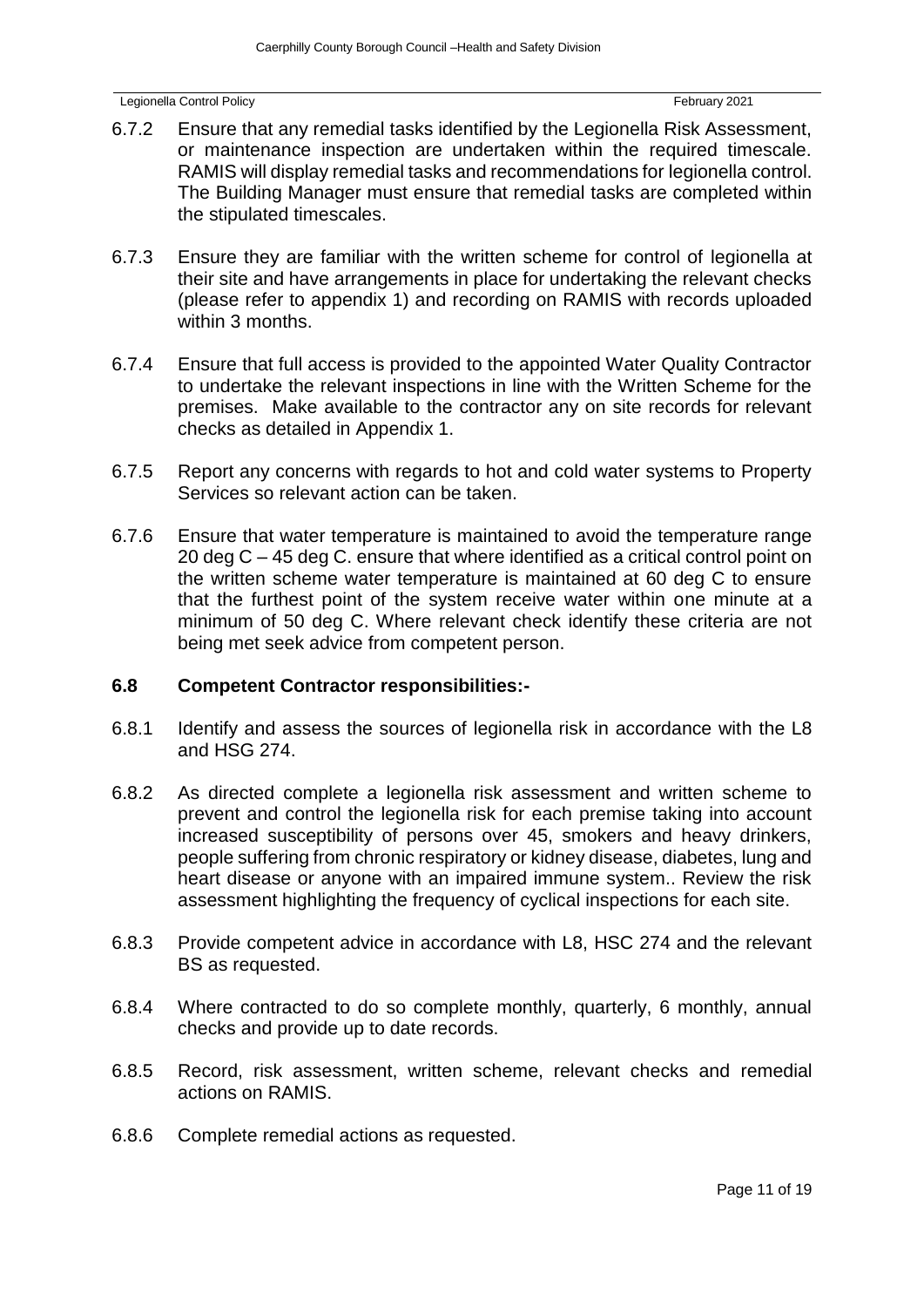$\ddot{\phantom{0}}$ 

## <span id="page-11-0"></span>7. IDENTIFYING THE RISK FROM LEGIONELLA

- 7.1 The Authority will carry out an assessment of legionella risks and periodic review at all premises where there exists an undertaking involving a work activity managed by the authority or being carried out on its behalf. The requirement for risk assessment applies to premises controlled in connection with a trade, business or other work related activity, where water is used or stored; and where there is a means of creating and transmitting water droplets (aerosols) which may be inhaled, causing a reasonably foreseeable risk of exposure to legionella bacteria.
- 7.2 The Authority will ensure that the person or organisation, who is contracted to carry out the risk assessment and provide advice on prevention and control of exposure is competent to do so. Any individual or contractor appointed must be able to prove compliance with the Code of Conduct administered by the Legionella Control Association (LCA)

## <span id="page-11-1"></span>8. WRITTEN SCHEME

- 8.1 The risk assessment stage will have identified and evaluated potential sources of risk and for the purpose of the written scheme will identify:
	- The particular means of preventing exposure to legionella bacteria; or if prevention is not reasonably practicable then the particular means of controlling the risk from exposure to legionella bacteria.
- 8.2 The Approved Code of Practice (ACoP) L8 states the risk from exposure should normally be controlled by measures which do not allow the growth of legionella bacteria in the system and, or, which reduce exposure to water droplets and aerosols.

## <span id="page-11-2"></span>9. PRESENCE OF LEGIONELLA BACTERIA

9.1 Legionella bacteria is widespread in lakes, rivers and reservoirs and as such is common in the water supplies it receives. To limit its presence the Authority adapts an approach of limiting the use of non-towns mains supply wherever possible to do so, and where not possible ensure that increased controls and monitoring regimes are in place to control the increased risk.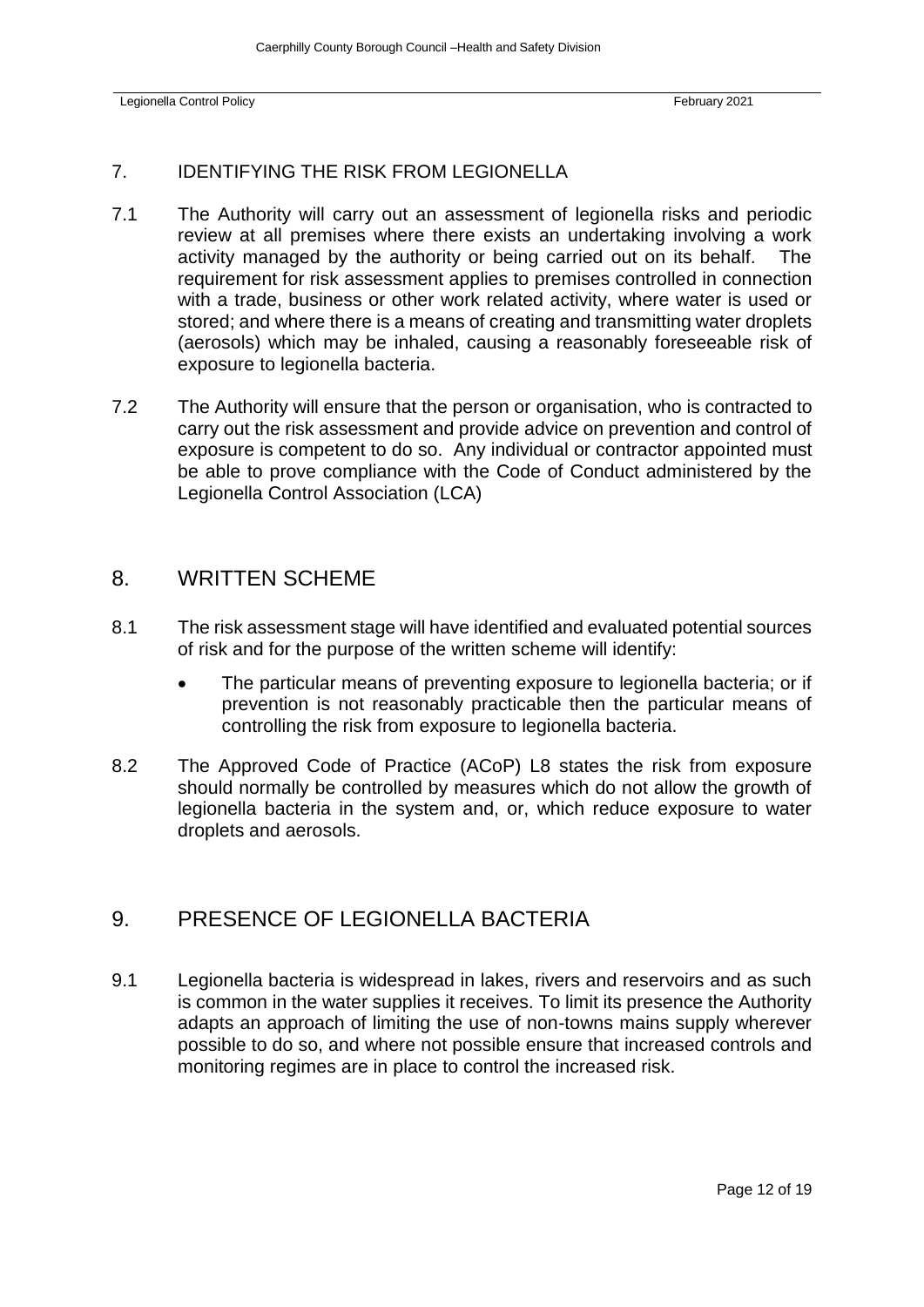$\ddot{\phantom{0}}$ 

## <span id="page-12-0"></span>10. CONDITIONS SUITABLE FOR GROWTH OF THE ORGANISMS

- 10.1 In keeping with ACOP L8 the Authority will where possible ensure that water temperatures are maintained at all times to avoid the temperature range 20 c  $-45 c.$
- 10.2 Where temperature is being used as a Critical Control Point such as on hot water storage calorifiers, then it will be maintained at minimum level of 60 c in order to ensure that the furthest points on the system receive water within one minute of 50 c.

## <span id="page-12-1"></span>11. THERMOSTATIC MIXING VALVES (TMVs)

- 11.1 Thermostatic Mixing Valves use a temperature sensitive element and blend hot and cold water to produce water at a temperature that safeguards against the risk of scalding. However, blended water downstream of the TMV can provide an environment in which legionella can multiply, thus increasing the risk of exposure. Where the risk of scalding is assessed as low, TMVs should not be installed. The risk from scalding affects the very young, elderly, infirm or those with physical or mental disability or those with sensory loss. TMVs should not be installed unless the risk of scalding is regarded as higher than the risk from legionella infection. Where TMV's are fitted they should be fitted to relevant outlets only.
- 11.2 Where TMV's are to be fitted the following should be adhered to:-
	- TMVs should be incorporated into a mixer tap, TMV 3 approved to WRAS standard.
	- TMVs should not be fitted to low flow rate spray taps as this increases the risk from legionella.
	- TMVs should not be fitted to serve multiple outlets as this increases the risk from legionella.
	- Where TMV's are designed to supply both cold and blended water, an additional separate cold tap is rarely needed and is likely to become a little used outlet.

## <span id="page-12-2"></span>12. NUTRIENTS

12.1 Sludge, scale, rust, algae other organism matter and bio film are increased where there is 'poor housekeeping' or 'poor turnover' in the water system. All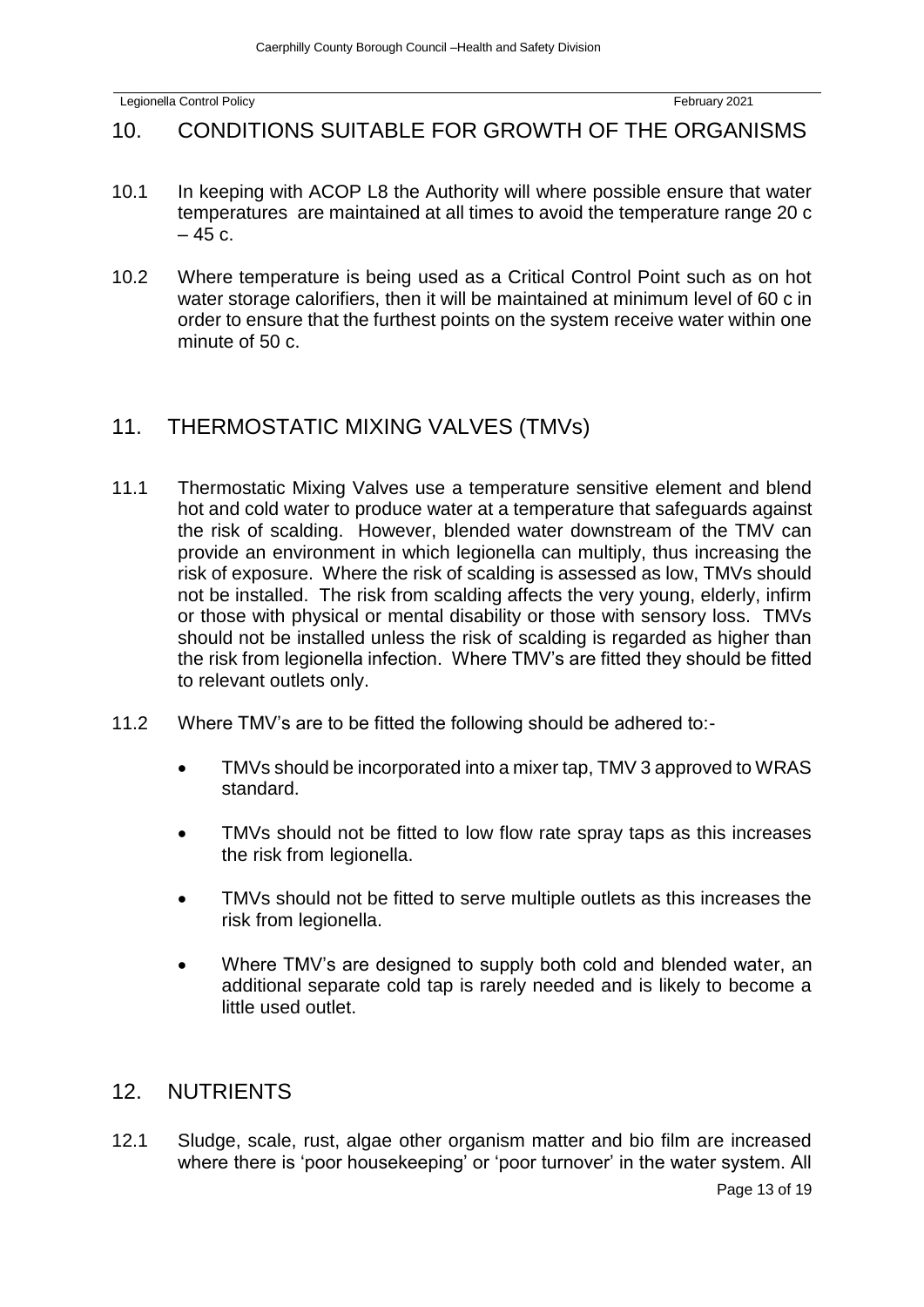$\ddot{\phantom{0}}$ 

such identified risks should be monitored and limited as follows:

- The risk assessment will highlight a frequency of cyclical inspection for each water system that will ensure it can be checked for good housekeeping in accordance with ACOP L8, and this will be recorded in the written scheme
- The risk assessment will highlight remedial engineering actions necessary to prevent stagnation in the water system and these will be scheduled for action, and prioritized, using the risk scoring system set out in the Legionella Control Policy.

## <span id="page-13-0"></span>13. TRANSMISSION OF THE BACTERIA

- 13.1 Transmission of the bacteria occurs by creating and spreading breathable droplets, e.g. the aerosol generated by cooling towers, showers or spa pools. In order to limit transmission of water droplets, the Authority's policy is as follows:
	- Infrequently used showers (less than once per week) should be removed from the supply and the associated redundant pipework cut back as close as possible to a common supply e.g. recirculating pipework or pipework supplying a more frequently used upstream fitting.
	- Low volume spray taps should be avoided in premises where there are known individuals susceptible to the legionella bacteria. Spa pools/Jacuzzi baths must be subject to a separate risk assessment and water treatment programme.

## <span id="page-13-1"></span>14. SUSCEPTIBILITY

- 14.1 The risk from legionella bacteria is greatly increased where the presence (and numbers) of people who may be exposed increases, especially in premises where occupants are particularly vulnerable e.g. residential homes. Therefore the authority will:
	- Follow the risk assessment scoring system set out in the Legionella Control Policy which takes into account increased susceptibility of persons over 45, smoker and heavy drinkers, people suffering from chronic respiratory or kidney disease, diabetes, lung and heart disease or anyone with an impaired immune system.
	- The risk assessment score index takes into account increased susceptibility of premises where occupants are particularly vulnerable e.g. RHOP's.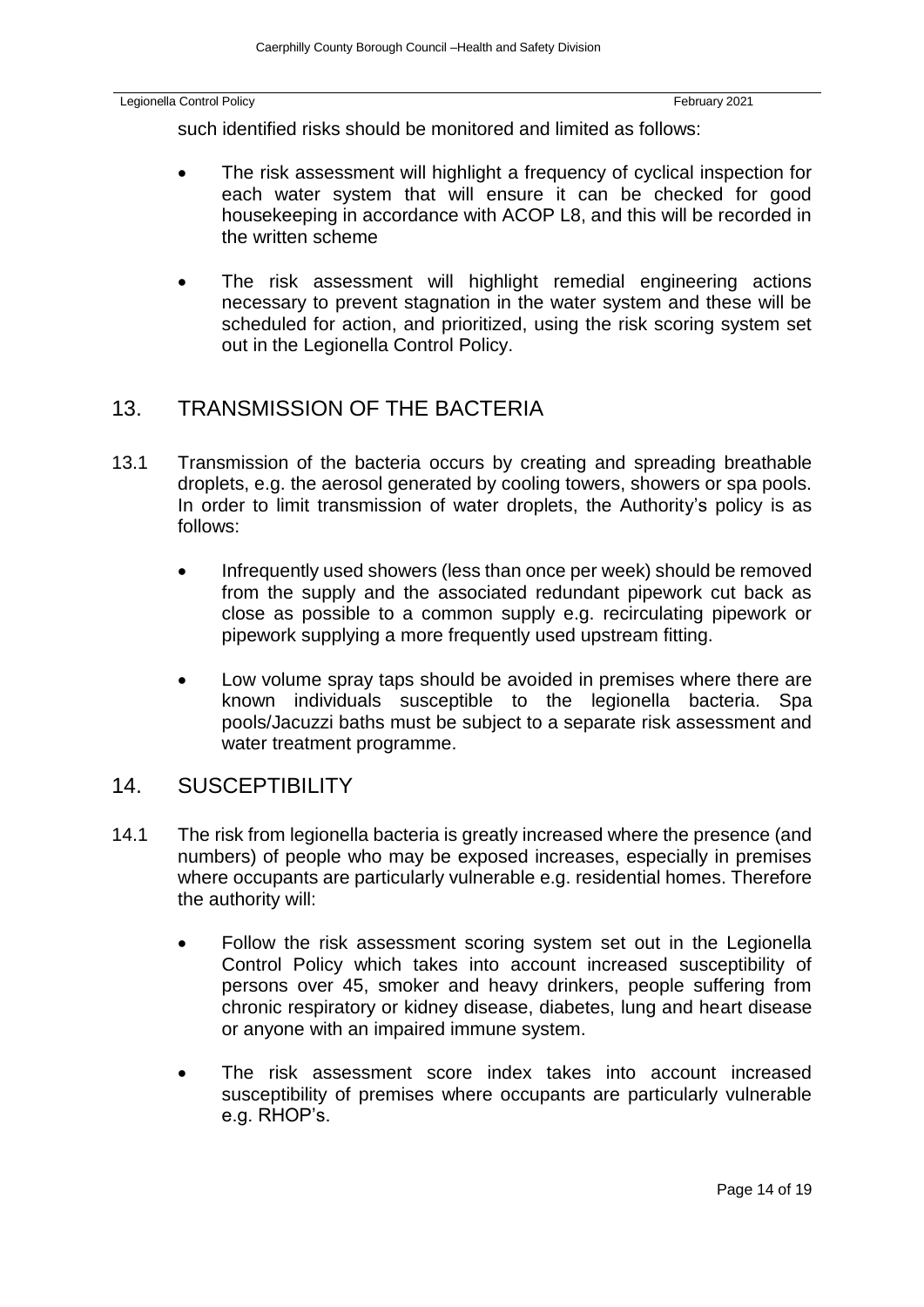$\ddot{\phantom{0}}$ 

## <span id="page-14-0"></span>15. RECORDS AND REVISIONS

- 15.1 The Authority uses RAMIS an electronic compliance database on which to publish control and monitor its written scheme and this database shall identify and be fully accessible to all personnel who have responsibilities detailed in this policy, the database shall control and record the following:
	- The frequency and timing of past and future cyclic monitoring required, relevant to each individual policy.
	- The critical control points (reactive tasks) required to reduce the risk as low as reasonably possible, their priority score, target and completion dates.
	- The site records and electronic copies of critical documents including monitoring reports, the legionella risk assessment and the water system schematic.
	- The risk assessment which sets out the key person applicable to legionella management at that site.

## <span id="page-14-1"></span>16. ASBESTOS ISSUES WHICH AFFECT LEGIONELLA CHECKS/WORKS

- 16.1 CCBC requires that all operatives working on its buildings have received asbestos awareness training from a suitably accredited provider (UKATA/ IATP/ BOHS/ ASHEeLA) within the previous 12 months. Furthermore, those involved in statutory testing including legionella checks and works must have also received Task Specific Work with Non-licensed Asbestos Products (Category B) training from a UKATA/IATP registered provider.
- 16.2 Legionella contractors can access all available asbestos information via the Risk Assessment Management Information System (RAMIS) database. Where required, supplementary guidance provided by the CCBC asbestos team is also included with tender documents and additional support is provided by a CCBC Asbestos Officer, where appropriate.
- 16.3 It is CCBC policy and a condition of the contract that all contractor's staff sign the asbestos log book for the premises and read the asbestos survey and any associated Notice of Prohibited/Restricted Access Areas relating to the site at commencement of each visit or each job to an Authority building. Please note where a "Notice of Prohibited/Restricted Access Areas" is applied to a Caerphilly site this notice maybe pivotal to legionella inspections/test and works. They will be very detailed and provide advice to accessing ceiling/loft voids or where water tank(s) are located.
- Page 15 of 19 16.4 The following section is consistent with the Council's Asbestos Management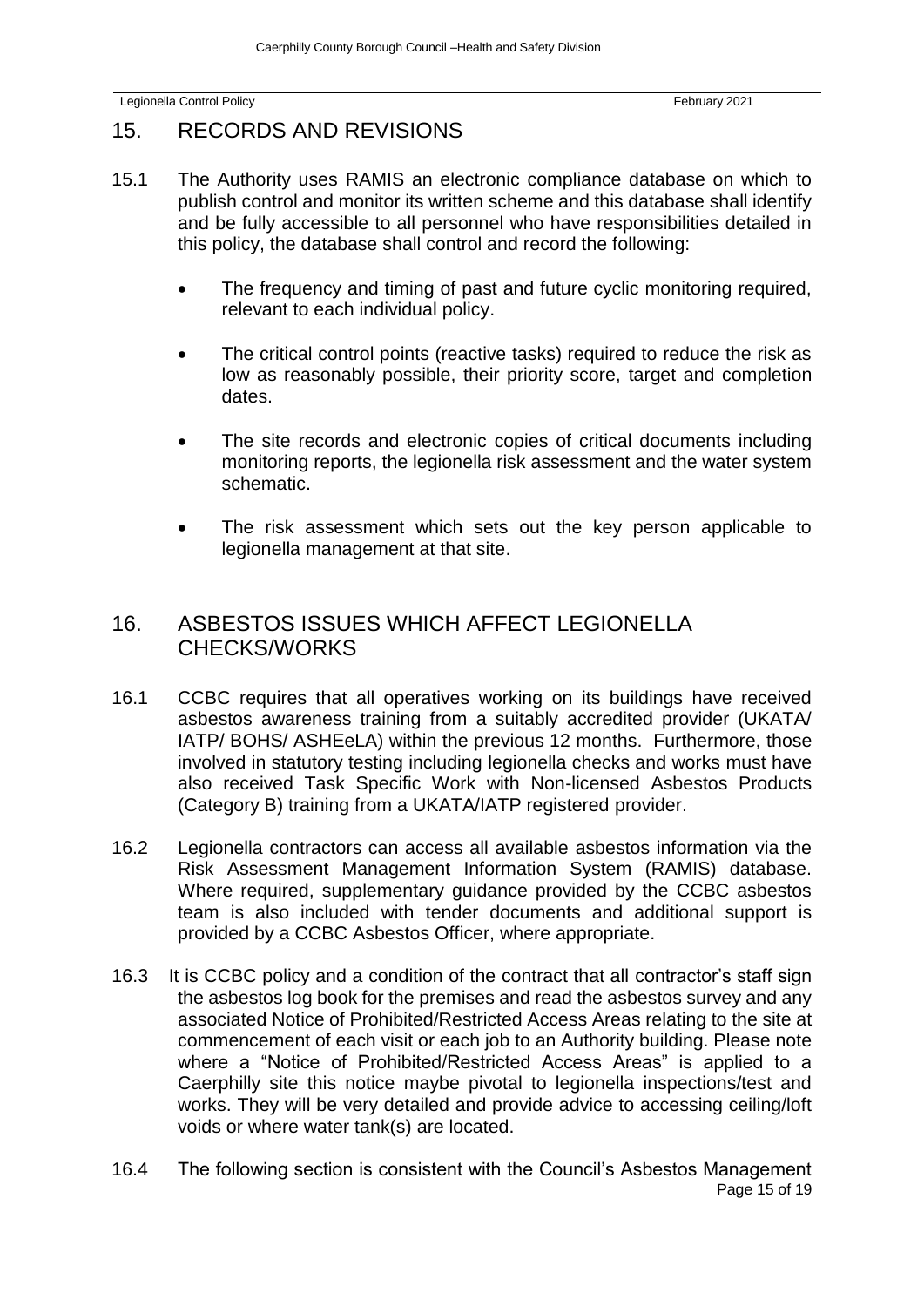$\ddot{\phantom{0}}$ 

- Plan:
- CCBC requires all internal staff/Contractors working on the fabric of its buildings to have undertaken and completed Asbestos Awareness Training as a minimum. This training must be provided by a Training Company/Trainer accredited by the following bodies (UKATA/ IATP/ BOHS/ ASHEeLA). The training must be valid within the previous 12 months. As stated, Asbestos Awareness is the minimum level of asbestos training required, however, works within some of Caerphilly properties require Non Licensed Training (Category B) as a minimum. This level of training must be accredited by the following bodies -UKATA/IATP) Non Licensed Training has been stipulated as a minimum requirement for those undertaking statutory testing throughout Caerphilly properties.
- The appointed legionella contractors can access all available asbestos information via the Risk Assessment Management Information System (RAMIS) database. However, unless the building is constructed post 2000, then site specific advice and support must be provided by Building Consultancy's Asbestos Officer (AO). This AO has the correct level of training, skills, experience and knowledge to review proposed checks/works and cross reference with all relevant asbestos information relating to site and specific work areas. Following this, the AO will provide advice to support the proposed testing at tender stage, along with all relevant asbestos information. Once the tender is awarded to the successful contractor, there may be a requirement for more detailed specific advice from the AO once contractor has attended site. Also onsite support and monitoring from the AO will be carried out whilst some asbestos works are being undertaken.
- Although asbestos information and advice will have been provided to the selected contractor prior to them attending site(s), the contractors must read the relevant sections of the asbestos survey and any prohibitions or restrictions relating to the site. This must be prior to the commencement of work or disturbance to the fabric of the building or prior to any access into prohibited or restricted areas, they must then confirm they understand the information by completing and signing the Asbestos Log Book for the premises. The Contractors should be fully aware of this information, as it will have been provided to them prior to any access. The Contractor must ensure this information is provided to any members of staff who attend the specific site(s).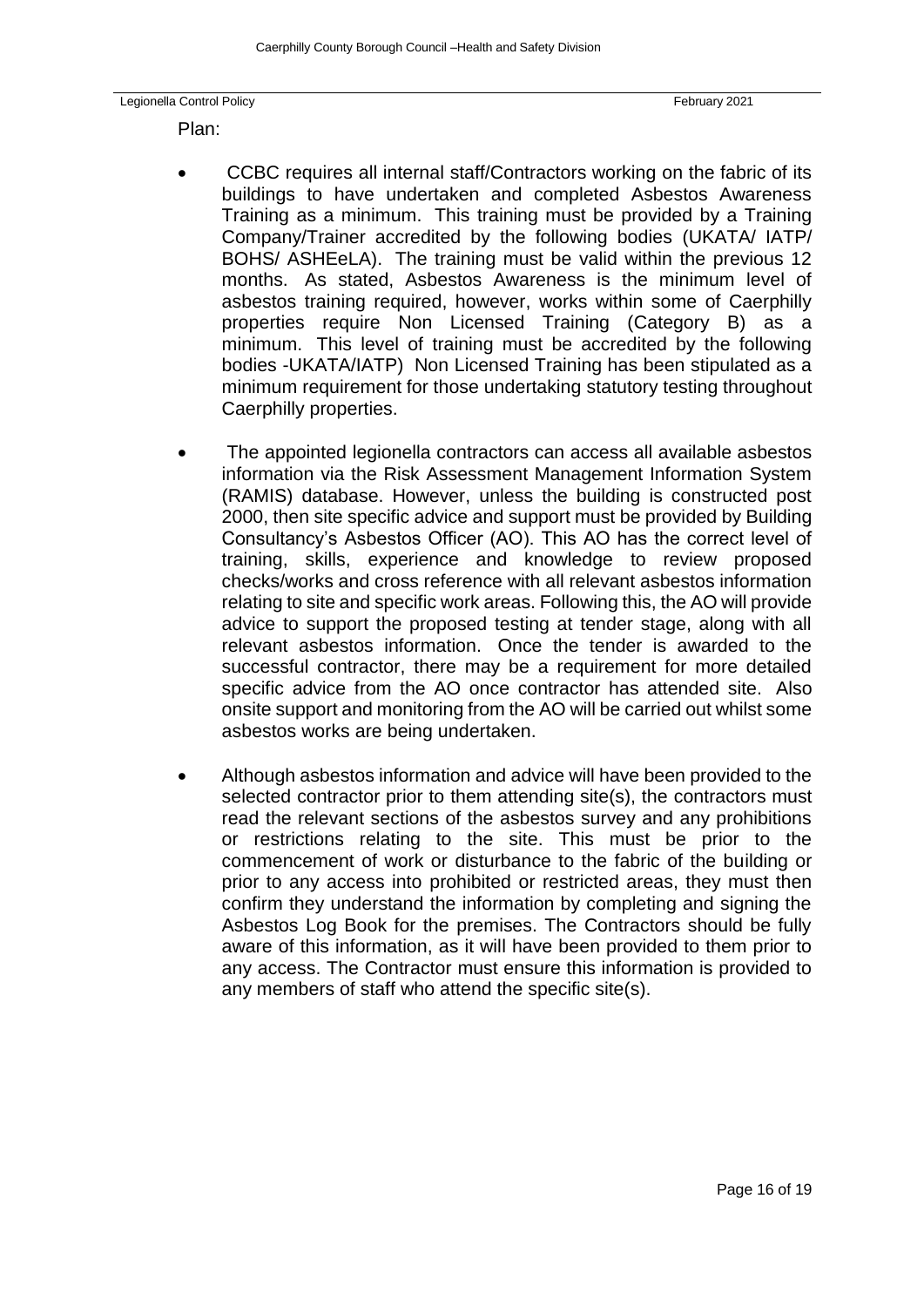## <span id="page-16-0"></span>Control of Legionella at Work - Guidance for Building Managers



 $\ddot{\phantom{0}}$ 

Legionnaires' disease is the term given to infections caused by the bacteria Legionella Pneumophila (Legionella) and is a form of potentially fatal pneumonia. In the UK there are about 250 identified cases every year with around 10% of these resulting in death. The bacteria is part of the legionallaceae family which cause diseases called Legionellosis (other diseases in this group include Pontiac fever and Lochgoilhead Fever). The infection is caused by inhalation of the legionella bacteria, carried in water droplets in the air (called aerosols). These are created by showers, taps, air humidifiers, air conditioning units, or any other equipment that releases water vapour or droplets into the atmosphere.

Legionella is found in untreated surface waters, is not always removed by conventional water treatment processes and can easily colonise in environments such as hot and cold-water distribution systems. In these systems, legionella is able to flourish at temperatures between 20°C and 45°C especially where dirt, scale or sludge are present. Legionella bacteria is dormant below 20°C and is killed by temperatures above 60°C.

The Health and Safety Executive's Approved Code Of Practice and guidance publication '**Legionnaires' Disease: The Control of Legionella Bacteria in Water Systems'** (L8) provides a comprehensive approach to legionella control. To ensure the legal obligations are met, there is a need to:

- 1. Identify and assess potential sources of risk this is undertaken on your behalf by a competent legionella contractor engaged through Property Services. The Risk Assessment is found on RAMIS and any remedial tasks highlighted by the Risk Assessment will be programmed into the system by the contractor, so the relevant work can be organised.
- 2. Prepare a Written Scheme to prevent and control the risk this is done on your behalf by a competent legionella contractor and is uploaded to RAMIS
- 3. Implement manage and monitor the scheme ensure that actions identified in the risk assessment and Written Scheme are progressed. This includes the following:-

## **To Be Undertaken by a CCBC Appointed Contractor:-**

The Written Scheme for the premises will identify the required checks, the dates that checks are due are recorded within the RAMIS calendar for your premises and will include the following:-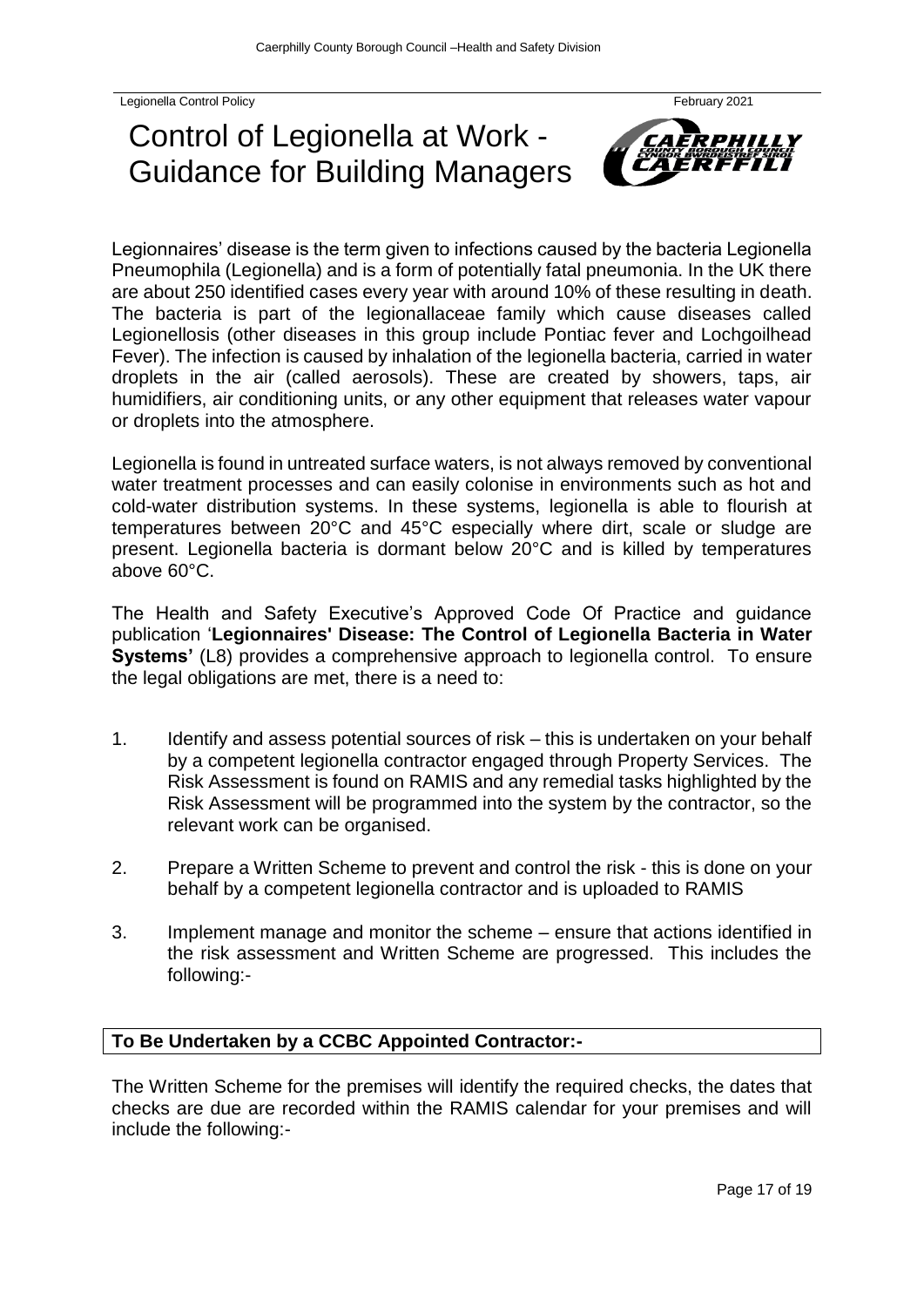$\ddot{\phantom{0}}$ 

## **Annual Checks** – These consist of:

Taking samples from hot water calorifiers (- Samples are only taken if the drains from the calorifier run unclear. If the water runs clear no samples are collected. )

- Visually inspecting cold water tanks and carrying out remedial works
- Servicing mixer valves

RAMIS will provide a date for when this It is your responsibility to ensure that annual checks are completed and to follow up with Building Consultancy if they are not done at the appropriate time.

**6 Monthly Checks** – These may consist of taking the temperature of cold water storage tanks at the ball valve, inspection of expansion vessels, temperature check of point of use heaters etc.

**Quarterly checks** – These maybe required in some premises as determined by Risk Assessment, are undertaken by contractors on your behalf through Building Consultancy. These consist of cleaning, dismantling, de-scaling and disinfecting showerheads and hoses. It is your responsibility to ensure that quarterly checks are completed and to follow up with Building Consultancy if they are not done at the appropriate time.

## **To Be Arranged by the Building Manager:-**

### **Monthly**

**Hot Water - Non Circulating Systems** – Take temperatures at sentinel points (nearest outlet, furthest outlet and any long branches, identified by your written scheme. Water temperatures should be a minimum of  $50^{\circ}$ C within one minute, 55 <sup>O</sup>C in Social Services Residential Homes.

**Hot Water – Circulating Systems** – Take temperatures at sentinel points of return legs, identified in your Written Scheme. Temperatures should be taken on the pipework using appropriate temperature checking equipment. Water temperatures should be a minimum of  $50^{\circ}$ C within one minute,  $55^{\circ}$ C in Social Services Residential Homes.

**Cold Water Services** – Check temperatures at nearest furthest sentinel taps from the cold water storage tank, as identified in the written scheme. Outlets should be below 20  $\mathrm{^{\circ}C}$  within two minutes of running the cold water tap.

### **Weekly**

**Infrequently used outlets** such as those in disabled facilities, showers etc. which are not used for more than seven days, should be included in a weekly flushing regime. This requires the tap or shower to be run for 5 minutes or until the temperature reaches